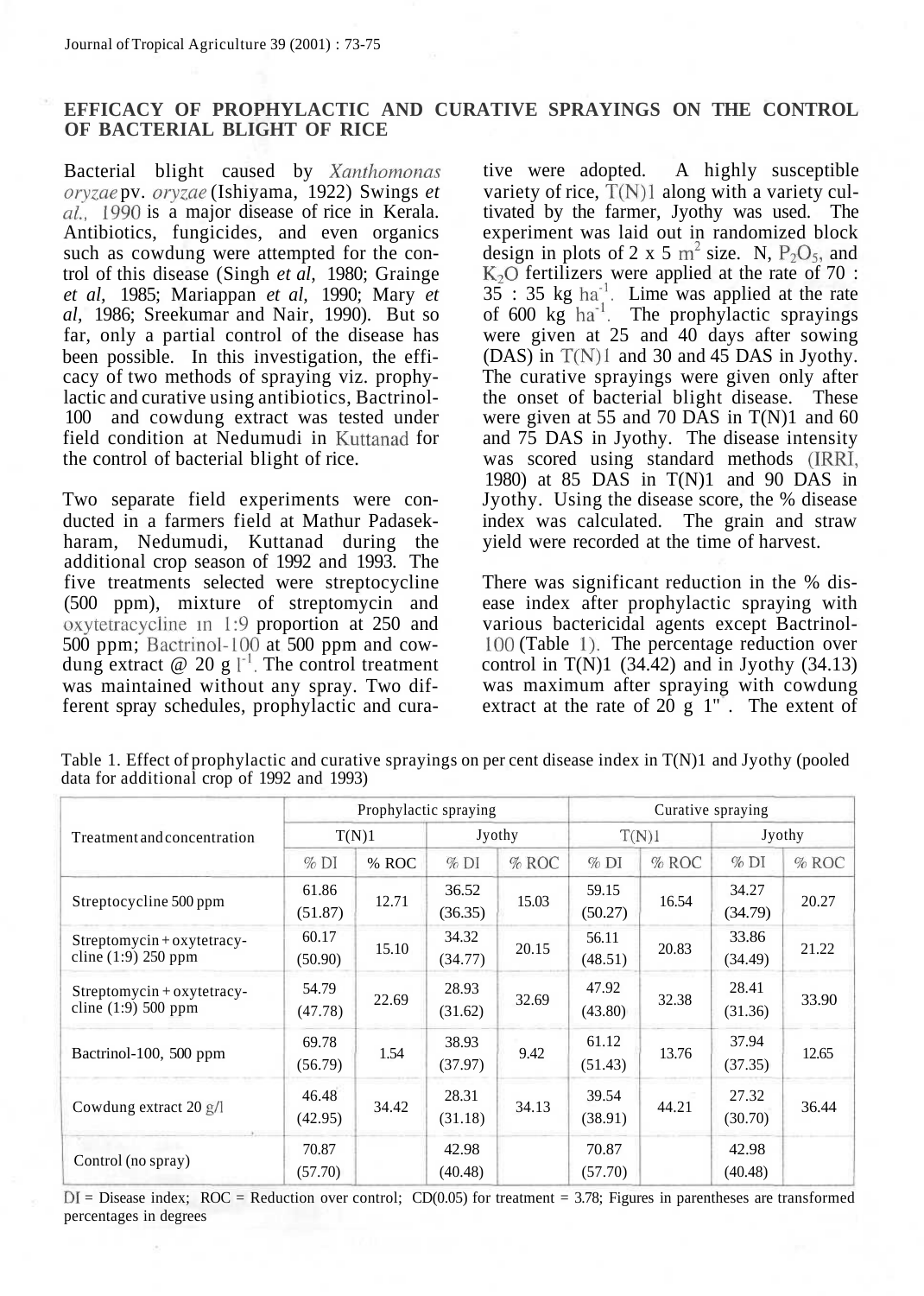Table 2. Interaction between variety and method of spraying on per cent disease index in T(N)1 and Jyothy (pooled data for additional crop of 1992 and 1993)

| Variety | Methods of spraying |          |  |  |  |  |  |
|---------|---------------------|----------|--|--|--|--|--|
| r.      | Prophylactic        | Curative |  |  |  |  |  |
| T(N)1   | 50.06               | 46.58    |  |  |  |  |  |
| Jyothy  | 34.38               | 33.75    |  |  |  |  |  |
| Mean    | 42.22               | 40.16    |  |  |  |  |  |

 $CD(0.05)$  for methods = 1.19

reduction with 500 ppm streptomycin and oxytetracycline mixture in Jyothy was also on par with above treatment. There was also significant reduction in the % disease index after curative spraying with various plant protection chemicals except Bactrinol-100 in Jyothy (Table 1). The per cent reduction of 44.21 in T(N)1 and 36.44 in Jyothy was maximum after spraying with cowdung extract at the rate of 20  $g1^{-1}$ . The extent of reduction after spraying with 500 ppm streptomycin and oxytetracycline mixture in Jyothy was also on par with the above treatment. Between the two methods of spraying, significant reduction in per cent disease index was obtained with curative spraying. The mean per cent disease index of 40.16 was significantly low as compared to 42.22 resulting from prophylactic sprayings (Table 2). The yield increase was maximum after spraying with 20 g  $1^{-1}$  of cowdung extract after prophylactic spraying. In curative spray-

Table 3. Effect of prophylactic and curative sprayings on grain yield in  $T(N)1$  and Jyothy (pooled data for additional crop of 1992 and 1993

|                                                         |        | Prophylactic spraying |        |         | Curative spraying |       |        |       |  |  |
|---------------------------------------------------------|--------|-----------------------|--------|---------|-------------------|-------|--------|-------|--|--|
| Treatment and concentration                             |        | T(N)1                 |        | Jyothy  |                   | T(N)1 | Jyothy |       |  |  |
|                                                         | $%$ GY | $%$ IOC               | $%$ GY | % IOC   | $%$ GY            | % IOC | $%$ GY | % IOC |  |  |
| Streptocycline 500 ppm                                  | 4.85   | 0.21                  | 5.30   | 7.29    | 4.99              | 3.10  | 5.74   | 16.19 |  |  |
| $Streptomycin + oxytetracycline$<br>$(1:9)$ 250 ppm     | 4.90   | 1.24                  | 5.35   | 8.30    | 4.99              | 3.10  | 5.80   | 17.41 |  |  |
| $Streptomycin + oxytetrac{veline}{}$<br>$(1:9)$ 500 ppm | 5.03   | 3.93                  | 5.44   | 10.12   | 5.16              | 6.61  | 6.51   | 31.78 |  |  |
| Bactrinol-100, 500 ppm                                  | 4.80   | $-0.83$               | 4.90   | $-0.81$ | 4.98              | 2.89  | 5.28   | 6.88  |  |  |
| Cowdung extract 20 $g/$                                 | 5.14   |                       | 5.58   | 12.96   | 5.12              | 5.79  | 6.43   | 30.16 |  |  |
| Control (no spray)                                      | 4.84   |                       | 4.94   |         | 4.84              |       | 4.94   |       |  |  |

 $GY =$  Grain yield;  $IOC =$  Increase over control;  $CD(0.05)$  for treatment = 0.66

|  | Table 4. Effect of prophylactic and curative sprayings on straw yield in T(N)1 and Jyothy (pooled data for |  |  |  |  |  |
|--|------------------------------------------------------------------------------------------------------------|--|--|--|--|--|
|  | additional crop of 1992 and 1993)                                                                          |  |  |  |  |  |

|                                                     |        | Prophylactic spraying |        |         | Curative spraying |         |        |         |  |
|-----------------------------------------------------|--------|-----------------------|--------|---------|-------------------|---------|--------|---------|--|
| Treatment and concentration                         |        | T(N)1                 |        | Jyothy  |                   | T(N)1   | Jyothy |         |  |
|                                                     | $%$ SY | $%$ IOC               | $%$ SY | $%$ IOC | $%$ SY            | $%$ IOC | % SY   | % IOC   |  |
| Streptocycline 500 ppm                              | 4.85   | 8.02                  | 5.07   | 12.92   | 5.03              | 12.03   | 4.99   | 11.14   |  |
| $Streptomycin + oxytetracycline$<br>$(1:9)$ 250 ppm | 4.96   | 10.47                 | 5.13   | 14.25   | 5.21              | 16.04   | 5.15   | 14.70   |  |
| $Streptomycin + oxytetracycline$<br>$(1:9)$ 500 ppm | 5.16   | 14.92                 | 5.28   | 17.59   | 5.49              | 22.27   | 5.31   | 18.26   |  |
| Bactrinol-100, 500 ppm                              | 4.76   | 6.01                  | 4.88   | 8.69    | 4.43              | $-1.34$ | 4.41   | $-1.78$ |  |
| Cowdung extract 20 $g/1$                            | 5.14   | 14.48                 | 5.39   | 20.04   | 5.43              | 20.94   | 5.71   | 27.17   |  |
| Control (no spray)                                  | 4.49   |                       | 4.49   |         | 4.49              |         | 4.49   |         |  |

 $SY =$  Straw yield; IOC = Increase over control;  $CD(0.05)$  for treatment = 0.57